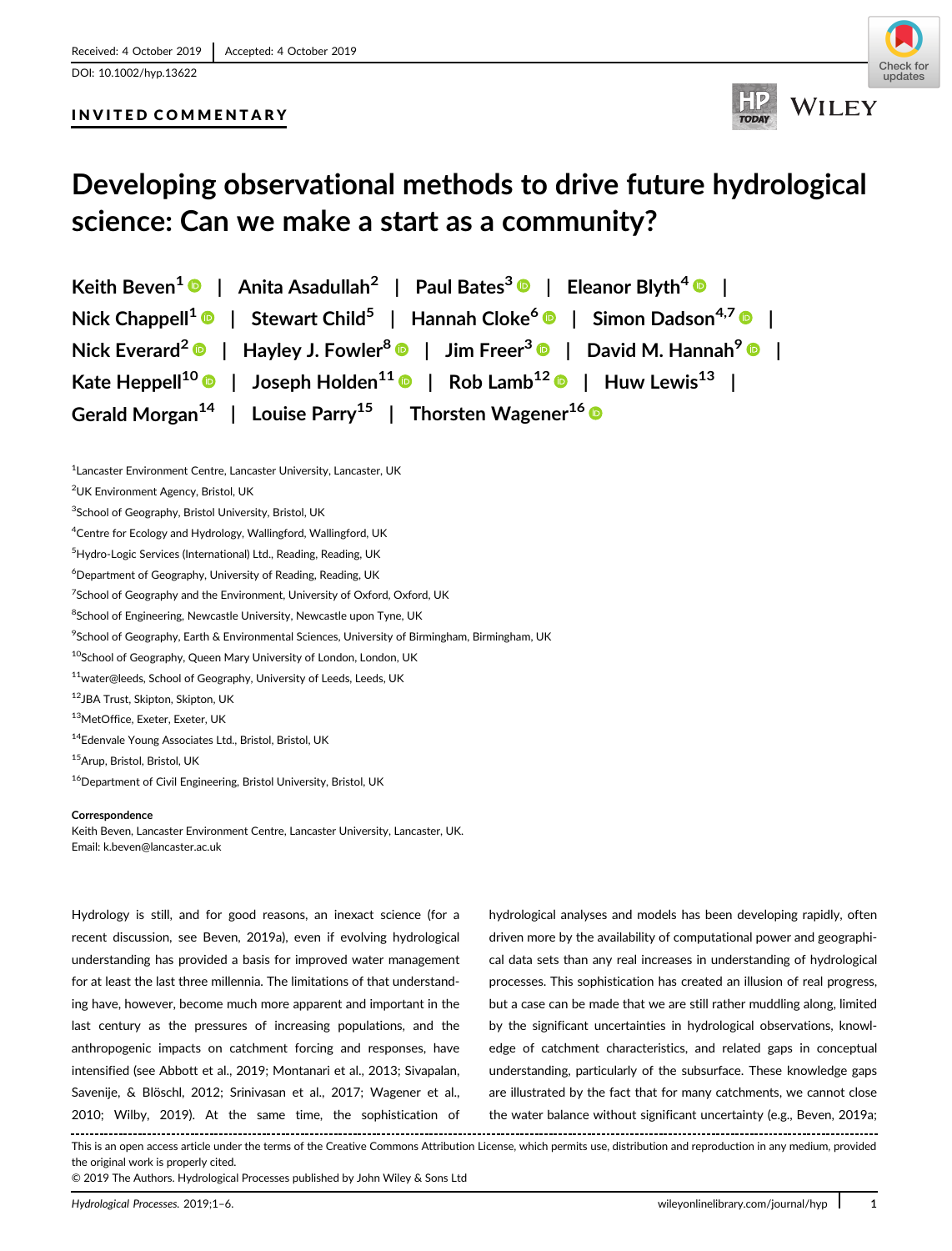**2 WII EV** BEVEN ET AL.

Schaller & Fan, 2009), uncertainty that is often neglected in evaluating models for practical applications. This lack of water balance closure can also result from a lack of information about the influence of water management on the water balance. We have seen improvements since the first crude U.K. water balance estimates of John Dalton (1791), but there remain important uncertainties in the estimates of every term in the water balance equation: precipitation inputs (especially snow); discharge, evapotranspiration and other outputs; and storages in the system.

The above issues are reflected in the discussions that have produced the 23 unsolved problems in hydrology (Blöschl et al., 2019) and the British Hydrological Society Working Group on the Future of Hydrological Science (to which all of the co-authors have contributed). The aim of these two initiatives has been to stimulate hydrological research by identifying future strategic priorities. Here, we will focus on those areas pertaining to improving the understanding and representation of hydrological processes. Many of the unsolved problems refer to the nature and controls of future *hydrological change*, which surely requires a fundamental understanding of present-day hydrological processes and also of the human impacts on those processes (e.g., Abbott et al., 2019).

It could be considered that our *perceptual* understanding of hydrological processes is actually quite good (see, e.g., the outline in Beven, 2012), though, as in all the sciences, we still expect that understanding to improve over time. Examples of that improvement include recent work on the connectivity on hillslopes (e.g., Bracken et al., 2013; Emanuel, Hazen, McGlynn, & Jencso, 2014; Jencso & McGlynn, 2011) and the isotope studies that reveal differences in soil water and vegetation storages (McDonnell, 2014; Sprenger, Llorens, Cayuela, Gallart, & Latron, 2019). The difficulty comes in translating perceptual understanding, often gained in local experimental situations, into practical *quantitative* analyses of flows, storages, and water quality variables across a range of useful and appropriate time and space scales for a given purpose (see, e.g., the discussions in Beven, 2006; Beven & Germann, 2013; Ward & Packman, 2019). Quantitative analyses will require a model (even if it is only the water balance equation), and it is clear that the quantitative representation of hydrological processes in models is lacking in rigour because of the difficulty of testing models as hypotheses when the observational data are uncertain, at an inappropriate scale, or too sparse (e.g., Beven, 2019b; Beven & Lane, 2019). That is one reason why we have so many hydrological models. Current observational data are not adequate to reject many of our models (though see Hollaway et al., 2018, for an example of the rejection of the rather widely used SWAT model).

To do better hydrology, we really need data streams for water fluxes, water storages, and water quality and catchment properties that will provide better inputs for hydrological predictions and support better hypothesis testing in improving hydrological science. That means better observational methods for all of the terms in the water balance equation as well as the tracer and quality observations required for a better understanding of residence time and transit time distributions and storage exchanges (see, e.g., Harman, 2015, 2019; Rinaldo et al., 2015; Remondi, Kirchner, Burlando, & Fatichi, 2018).

Our current perceptual model allows for preferential flows, hot spots, hot moments, and other complexities in both surface and subsurface responses to forcing; most hydrological models do not include these and those that do have not been adequately tested as hypotheses. Scale is important here, since we do not fully understand how these small space-scale and timescale processes might integrate up to larger scales. What is clear is that such localized processes of recharge and run-off generation can be significant in affecting larger scale responses (e.g., Hartmann, Gleeson, & Wada, & Wagener, 2017; Fan et al., 2019; Ward & Packman, 2019).

But if we need to improve observations of all the water balance components, where to begin? This can, at least in part, be tested using simulations to establish what type of observational improvements might be more worthwhile for different purposes, for which different levels of uncertainty might be admissible. Within a Bayesian statistical framework, optimizing observational improvements can be explored using a form of pre-posterior prior analysis, where simulations are used to test the value of assuming new uncertain observations, or new types of observations, to be available. Such a framework has been used before in hydrology, for example, to assess where to place an additional observation well in assessing a groundwater model (see, e.g., Ben-Zvi, Berkowitz, & Kesler, 1988; Freeze, James, Massmann, Sperling, & Smith, 1992; Kollat, Reed, & Maxwell, 2011). In the remote sensing field, Observing System Simulation Experiments are similarly used to provide synthetic data sets for testing the utility of proposed missions (e.g., Durand et al., 2008; Biancamaria et al., 2011; in the case of the Surface Water and Ocean Topography [SWOT] satellite, still to be launched). The answers might not necessarily be simple. Bashford, Beven, and Young (2002), for example, looked at this type of observation gap problem from a slightly different perspective. In many parts of the world, including parts of the United Kingdom, evapotranspiration, rather than discharge, is the dominant output term in the water balance. Using simulations at a 30-m pixel scale, they produced a  $1-km^2$  scale evapotranspiration flux, which they assumed to be observed by remote sensing with different degrees of error. Using that spatial information, they explored what complexity of process model might be supported if such sensor signals could be made available. The outcome turned out to be much simpler than the representation of evapotranspiration in most hydrological models. This implies that both flux observations with low uncertainty and other types of information (e.g., internal states) would be required to support rigorous hypothesis testing to differentiate between model structures that reflect the complexity of processes in the environment. There will, inevitably, be a strong interaction between the development of model theory and the observational support available. The task then is to try to ensure that the right sort of data are collected for the purposes at hand, whether that be testing model structures or testing applied hydrological predictions.

As an example, one interesting possibility would be the development of a method for observing discharge in arbitrary channel cross sections but with sufficient accuracy to be able to identify spatial differences across the channel network. This spatial mapping is possible using tracers (see, e.g., Huff, O'Neill, Emanuel, Elwood, & Newbold,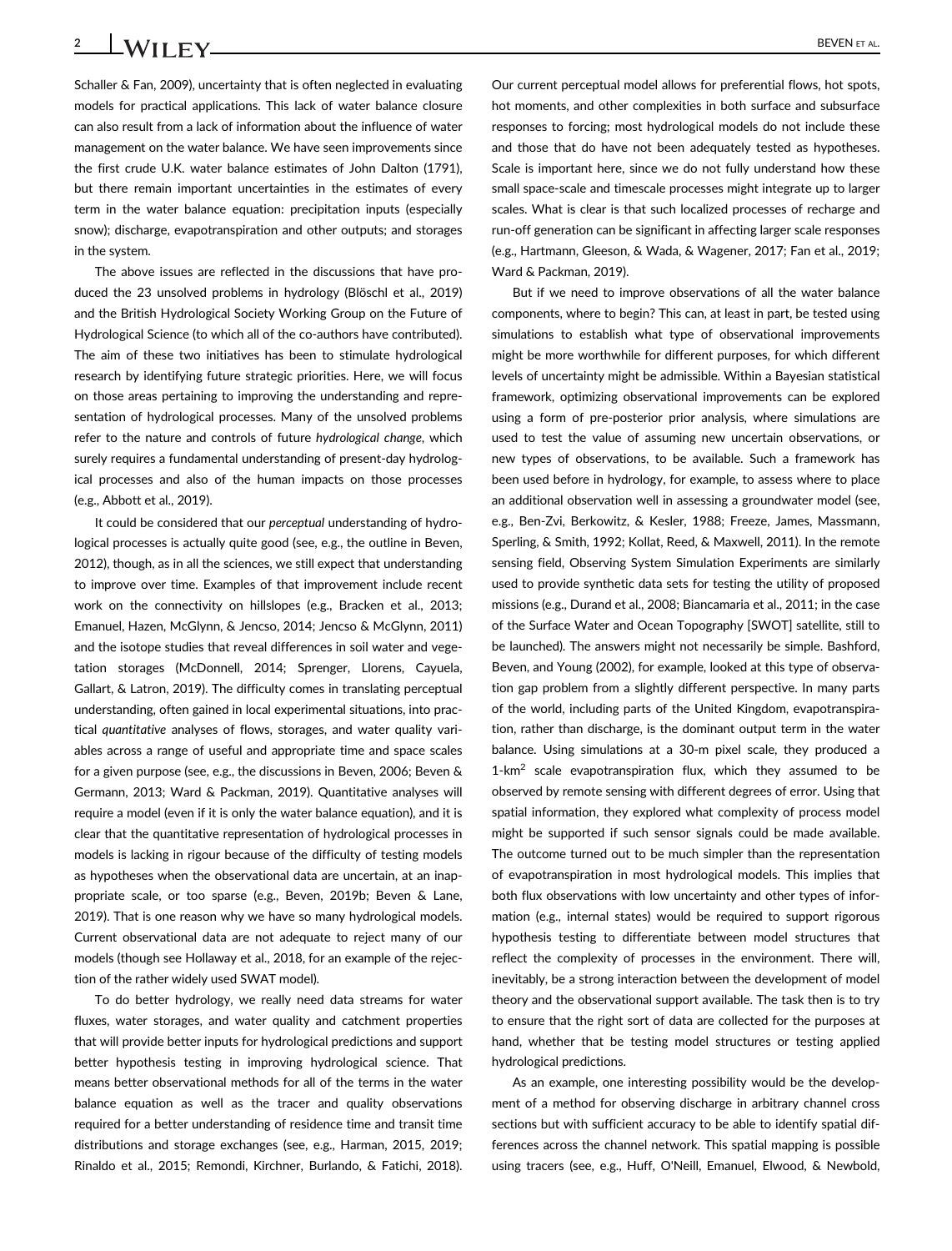BEVEN ET AL. **3**<br>**BEVEN ET AL. 3** 

1982; Genereux, Hemond, & Mulholland, 1993; Kelleher et al., 2013), at least under the assumption that the tracer is conservative (and with the permission of the relevant regulatory agencies). Such data collection might produce potentially significant improvements in understanding of the role of geology and topography in controlling hydrological processes (as also suggested by the inter-comparisons of catchment isotope responses in Tetzlaff, Seibert, & Soulsby, 2009; Birkel et al., 2018). It might also allow much stronger testing of distributed model predictions in ways not previously possible, subject to having adequate observations of the input forcing. Despite the large and ongoing investment in rainfall radar methods and better rain gauges, a major limitation on model testing is knowing just what the inputs to a catchment area are within complex terrain (e.g., Beven, 2019a; McMillan, Krueger, & Freer, 2012; Yatheendradas et al., 2008). If we did have better methods for estimating catchment inputs and discharges, we would be able to make much more rigorous hypothesis tests given information about storages and residence/transit times.

Simulations will only go so far in deciding what type of measurements should be prioritized. That is because what is produced by a simulation depends on the structural assumptions of the model that produced it, and we have a mismatch between the complexity of the perceptual model of the relevant processes and the relative simplicity of current model structures. This mismatch will particularly be the case with estimates of storage and residence times that are strongly dependent on the assumptions underlying any simulation. Therefore, it would be worth combining the pre-posterior prior approach with some direct monitoring where intensive effort is made to capture all elements of the water balance accurately. There are some existing examples of intensive water balance monitoring in experimental systems such as the artificial hillslopes in Biosphere II in Arizona (Gevaert, Teuling, Uijlenhoet, & Troch, 2014; Hopp et al., 2009; Scudeler et al., 2016) or Hydrohill in China (Gu et al., 2010) where considerable effort is made to capture fluxes and storages. Intensive measurement of fluxes and storage is, however, difficult at larger scales in more "natural" catchments, as the long history of research on experimental catchments in different countries and climatic regions testifies. The International Hydrological Decade (1964–1975) generated a large number of "experimental or representative basins" globally (Robinson & Whitehead, 1993). Some, such as those at Plynlimon in Wales, are still being monitored and provide a strong case for the continuation of routine monitoring in a time of changing hydrological responses. Recent initiatives such as the TERENO basins in Germany (Bogena, 2016; Bogena et al., 2018), the Heihe basin in China (Li et al., 2013), and the CZO basins in the United States have seen considerable investment. Nevertheless, because of the limitations of current measurement technologies, and the lack of control over boundary conditions, it is not clear that any such experimental basin has the information available to critically test perceptual understanding and model formulations.

From an experimental viewpoint, we can consider new data collection of fluxes, storages, and catchment properties as an exercise in constraining uncertainty (Beven et al., 2018). In developing what is known about an existing experimental catchment, or in collecting data from a new study catchment (with a particular purpose in mind), we need to determine what types of information would be most useful in constraining the uncertainties in the understanding and prediction of the catchment responses necessary for that purpose, whether that be testing models as hypotheses or some decision for water management. Such an assessment would include making the most of information we might be able to bring from studies elsewhere (e.g., Evaristo & McDonnell, 2017), as well as information gained from direct observations, remote sensing, intensive field campaigns, or other strategies. The issue has been addressed in the context of the prediction of flow in ungauged basins (e.g., Blöschl, Sivapalan, Savenije, Wagener, & Viglione, 2013) but not in terms of considering the requirements for new observational techniques that might serve to improve hydrological science.

The latter purpose implies a need for better observational technologies and network designs to support hypothesis testing in real catchments of interest that go beyond current monitoring capabilities. This technological mission is necessarily long term because it does not seem that significant improvements to existing methods are yet on the horizon. There have been some improvements in radar and microwave rainfall estimates (Diederich, Ryzhkov, Simmer, Zhang, & Trömel, 2015; Rico-Ramirez, Liguori, & Schellart, 2015); eddy correlation and remote sensing estimates of evapotranspiration (Franssen, Stöckli, Lehner, Rotenberg, & Seneviratne, 2010; Maes, Gentine, Verhoest, & Gonzalez Miralles, 2019); gravity anomaly estimates of storage (Güntner et al., 2017; Huang et al., 2019; Richey et al., 2015), acoustic Doppler measurements of discharge (Farina, Alvisi, & Franchini, 2017; Moore, Jamieson, Rainville, Rennie, & Mueller, 2016), and "citizen science" methods of getting more spatially distributed observations (e.g., Le Coz et al., 2016; Paul et al., 2018; Starkey et al., 2017). Significant epistemic uncertainties and some unmeasured states remain for all of these technologies. For some variables, the uncertainties might be reduced; for others, it might be necessary to seek new methods. There also remain important questions to be resolved about just how to test models as hypotheses when there are important epistemic uncertainties in the observational data, but certainly, a good starting point would be to reduce those uncertainties as far as technologically possible. This is likely to require some radically new approaches to provide a step-change improvement, given the limitations of existing observational techniques.

For such long-term aims, we might draw an analogy with defining a new satellite system for Earth Observation, such as the SWOT mission (e.g., Biancamaria et al., 2009; Biancamaria, Lettenmaier, & Pavelsky, 2016). First, we need to define a functional requirement and then a technical specification and provide a justification for funding, including simulations of the difference the sensor would make, before any satellite-based sensor can be designed, built, and successfully launched. SWOT was listed as a potential mission in NASA's Decadal Plan of 2007; it will hopefully be launched in 2021. In the meantime, SWOT work has generated a large number of papers about how the data will contribute to improving estimates of the global water balance, flood discharges and inundation from larger rivers, surface storage in lakes, and the calibration of hydrological models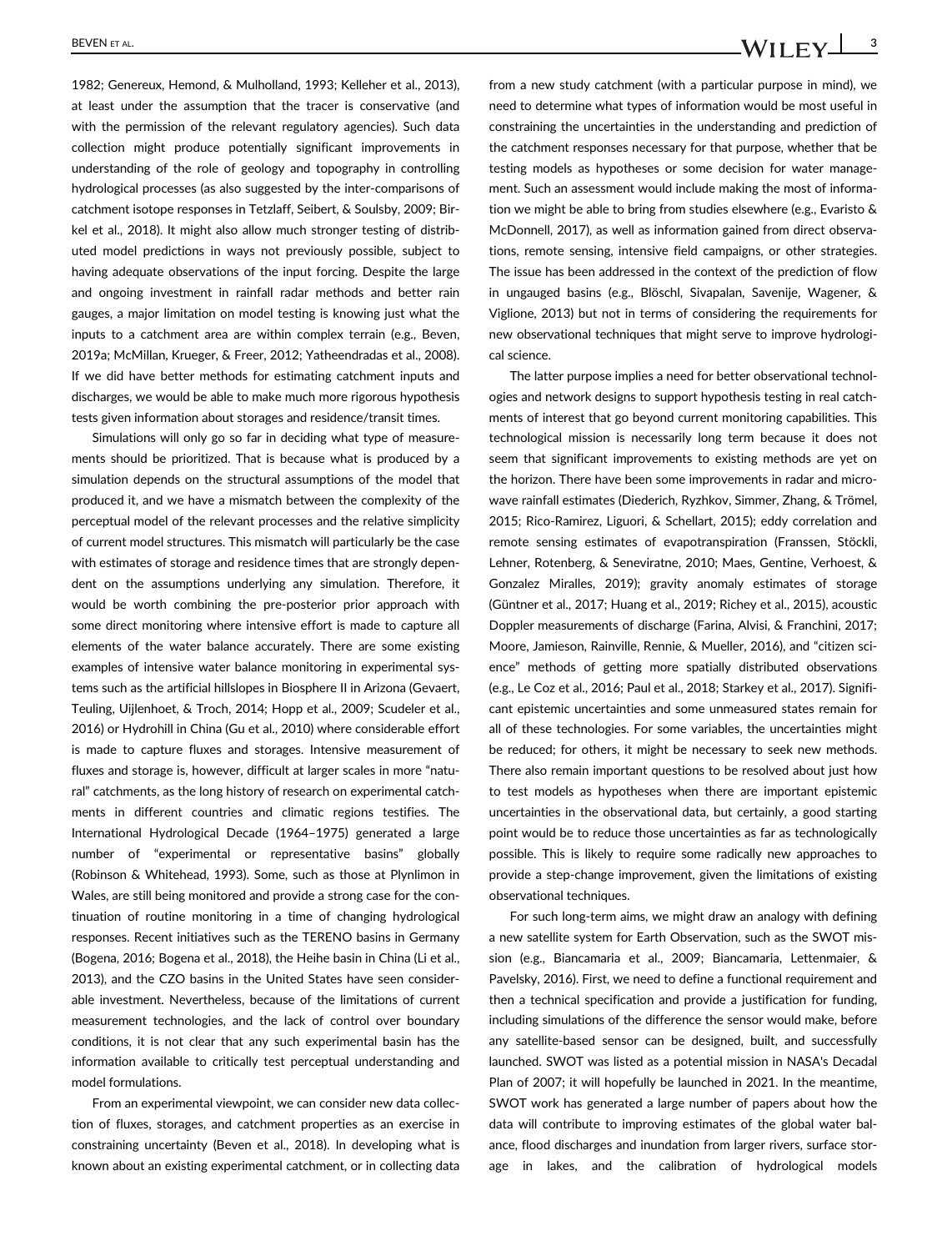**4 WII FV** <u>**CONSERVENTAL.**</u>

(e.g., Biancamaria et al., 2009; Lee et al., 2010; Pedinotti, Boone, Ricci, Biancamaria, & Mognard, 2014; Yoon, Beighley, Lee, Pavelsky, & Allen, 2015).

As hydrological science moves into the future, it seems essential to improve observational methods in testing process representations and thereby gaining improved understanding. The British Hydrological Society Working Group suggested a number of long-term needs for improved observational methods (to download the full report, including suggestions on shorter term needs and model and theoretical developments, go to [http://www.hydrology.org.uk/bhs-working](http://www.hydrology.org.uk/bhs-working-group-future.php)[group-future.php\)](http://www.hydrology.org.uk/bhs-working-group-future.php):

- discharge measurements sufficiently accurate to calculate incremental discharges downstream;
- catchment precipitation inputs to much higher accuracies for better characterization of catchment water balance and forecasting purposes;
- total subsurface storage at scales useful for defining some "process response unit";
- better characterization of dynamic storages in different layers; and
- better characterization of controls on fluxes of water and solutes in different layers (including hot spots/hot moments/preferential flows/non-homogenous turbulence/ …) in relation to soil hydrological functioning and land management.

A combination of such field observations and model testing might be one way of combatting the general decline of field hydrology relative to modelling (e.g., Burt & McDonnell, 2015). In doing so, however, we need to be ambitious: to start to evaluate just where the biggest advances might be made for the purposes of both hydrological science and applied hydrology. Initially, this would have to make use of the type of prior simulations suggested earlier, testing how different levels and types of observation might make a difference to hypothesis testing and hydrological practice. These combinations should lead, as a community effort, to defining and commissioning new technologies and would, we believe, lead to significant gains for hydrological science. There is, of course, the question of who would pay for those new technologies to be developed and made available, which also depends on issues of who might invest and who benefits, but the important point is that we should make a start on deciding what should be prioritized, even if the process might be long term.

### **ORCID**

**Keith Beven D** <https://orcid.org/0000-0001-7465-3934> Paul Bates<sup>1</sup> <https://orcid.org/0000-0001-9192-9963> *Eleanor Blyth* <https://orcid.org/0000-0002-5052-238X> *Nick Chappell* <https://orcid.org/0000-0001-6683-951X> **Hannah Cloke<sup>D</sup>** <https://orcid.org/0000-0002-1472-868X> **Simon Dadson** D <https://orcid.org/0000-0002-6144-4639> *Nick Everard* <https://orcid.org/0000-0002-9936-9902> *Hayley J. Fowler* <https://orcid.org/0000-0001-8848-3606> **Jim Freer D** <https://orcid.org/0000-0001-6388-7890> **David M. Hannah D** <https://orcid.org/0000-0003-1714-1240> *Kate Heppell* <https://orcid.org/0000-0001-6028-1359> *Joseph Holden* <https://orcid.org/0000-0002-1108-4831> *Rob Lamb* <https://orcid.org/0000-0002-9593-621X>

**Thorsten Wagener ID** <https://orcid.org/0000-0003-3881-5849>

## **REFERENCES**

- Abbott, B. W., Bishop, K., Zarnetske, J. P., Minaudo, C., Chapin, F. S., Krause, S., … Plont, S. (2019). Human domination of the global water cycle absent from depictions and perceptions. *Nature Geoscience*, *12*, 533–540.<https://doi.org/10.1038/s41561-019-0374-y>
- Bashford, K. E., Beven, K. J., & Young, P. C. (2002). Observational data and scale dependent parameterisations: Explorations using a virtual hydrological reality. *Hydrological Processes*, *16*(2), 293–312. [https://doi.org/](https://doi.org/10.1002/hyp.339) [10.1002/hyp.339](https://doi.org/10.1002/hyp.339)
- Ben-Zvi, M., Berkowitz, B., & Kesler, S. (1988). Pre-posterior analysis as a tool for data evaluation: Application to aquifer contamination. *Water Resources Management*, *2*(1), 11–20. [https://doi.org/10.1007/](https://doi.org/10.1007/BF00421927) [BF00421927](https://doi.org/10.1007/BF00421927)
- Beven, K. (2019a). Towards a methodology for testing models as hypotheses in the inexact sciences. *Proceedings of the Royal Society A*, *475*(2224), 20180862.<https://doi.org/10.1098/rspa.2018.0862>
- Beven, K. J. (2006). The Holy Grail of scientific hydrology: as closure. *Hydrology and Earth Systems Science*, *10*, 609–618. [https://doi.org/10.](https://doi.org/10.5194/hess-10-609-2006) [5194/hess-10-609-2006](https://doi.org/10.5194/hess-10-609-2006)
- Beven, K. J. (2012). *Rainfall–runoff modelling: The primer* (2nd ed.). Wiley Blackwell: Chichester, UK.
- Beven, K. J. (2019b). How to make advances in hydrological modelling. *Hydrology Research*, in press.<https://doi.org/10.2166/nh.2019.134>
- Beven, K. J., & Germann, P. F. (2013). Macropores and water flow in soils revisited. *Water Resources Research*, *49*(6), 3071–3092 [https://doi.org/](https://doi.org/10.1002/wrcr.20156) [10.1002/wrcr.20156](https://doi.org/10.1002/wrcr.20156)
- Beven, K. J., Aspinall, W. P., Bates, P. D., Borgomeo, E., Goda, K., Hall, J. W., … Watson, M. (2018). Epistemic uncertainties and natural hazard risk assessment—Part 2: What should constitute good practice? *Natural Hazards and Earth System Sciences*, *18*(10), 2769–2783. <https://doi.org/10.5194/nhess-18-2769-2018>
- Beven, K. J., & Lane, S. (2019). Invalidation of models and fitness-for-purpose: A rejectionist approach, Chapter 6. In C. Beisbart, & N. J. Saam (Eds.), *Computer simulation validation—Fundamental concepts, methodological frameworks, and philosophical perspectives* (pp. 145–171). Cham: Springer.
- Biancamaria, S., Andreadis, K. M., Durand, M., Clark, E. A., Rodriguez, E., Mognard, N. M., … Oudin, Y. (2009). Preliminary characterization of SWOT hydrology error budget and global capabilities. *IEEE Journal of Selected Topics in Applied Earth Observations and Remote Sensing*, *3*(1), 6–19.
- Biancamaria, S., Durand, M., Andreadis, K. M., Bates, P. D., Boone, A., Mognard, N. M., … Clark, E. A. (2011). Assimilation of virtual wide swath altimetry to improve Arctic river modeling. *Remote Sensing of Environment*, *115*(2), 373–381. [https://doi.org/10.1016/j.rse.2010.](https://doi.org/10.1016/j.rse.2010.09.008) [09.008](https://doi.org/10.1016/j.rse.2010.09.008)
- Biancamaria, S., Lettenmaier, D. P., & Pavelsky, T. M. (2016). The SWOT mission and its capabilities for land hydrology. In *Remote Sensing and Water Resources* (pp. 117–147). Cham: Springer. [https://doi.org/10.](https://doi.org/10.1007/978-3-319-32449-4_6) [1007/978-3-319-32449-4\\_6](https://doi.org/10.1007/978-3-319-32449-4_6)
- Birkel, C., Helliwell, R., Thornton, B., Gibbs, S., Cooper, P., Soulsby, C., … Midwood, A. J. (2018). Characterization of surface water isotope spatial patterns of Scotland. *Journal of Geochemical Exploration*, *194*, 71–80.<https://doi.org/10.1016/j.gexplo.2018.07.011>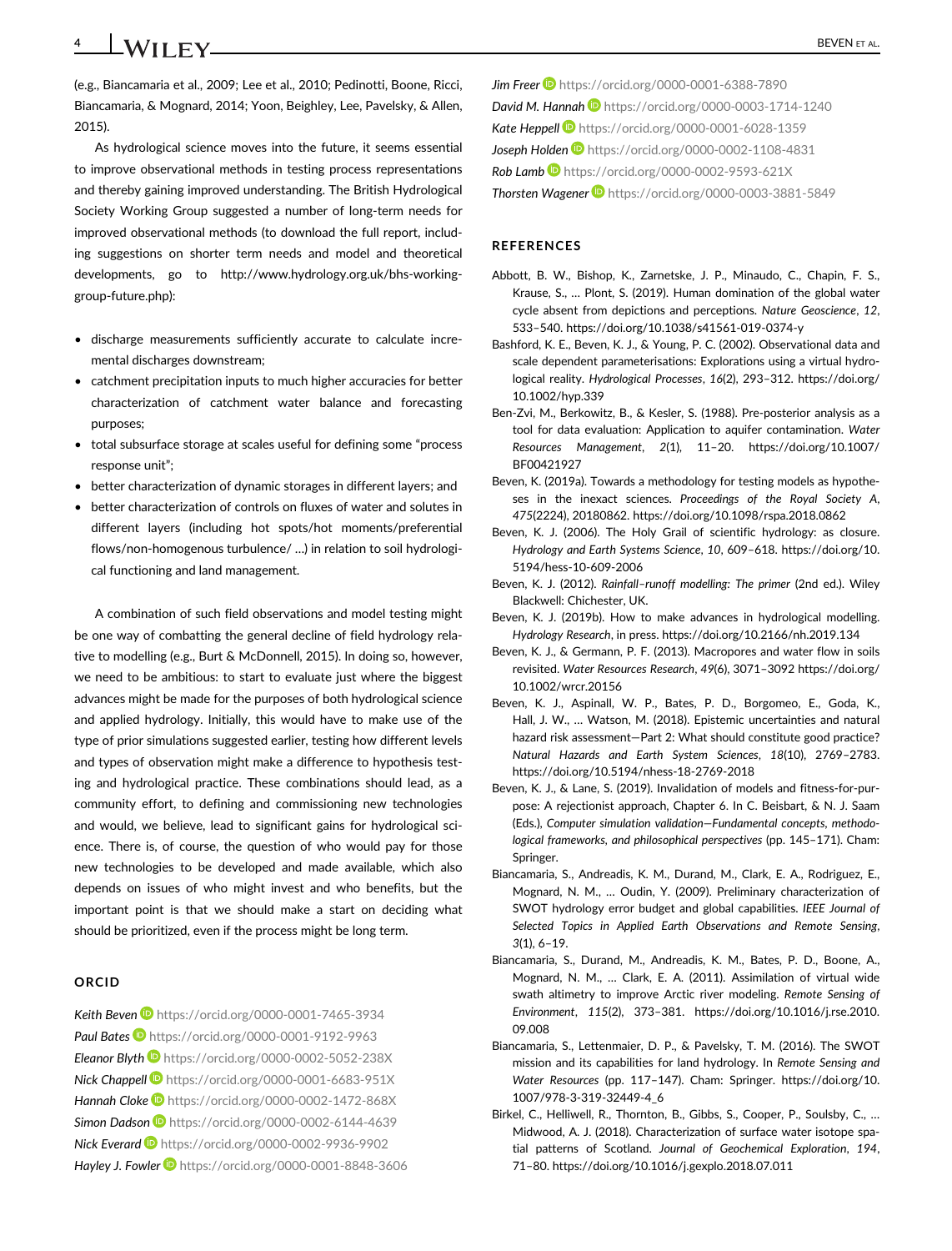- BEVEN ET AL. **SEVEN ET AL.** 5
- Blöschl, G., Bierkens, M. F., Chambel, A., Cudennec, C., Destouni, G., Fiori, A., … Stumpp, C. (2019). Twenty-three unsolved problems in hydrology (UPH)—A community perspective. *Hydrological Sciences Journal*, *64*, 1141–1158. [https://doi.org/10.1080/02626667.2019.](https://doi.org/10.1080/02626667.2019.1620507) [1620507](https://doi.org/10.1080/02626667.2019.1620507)
- Blöschl, G., Sivapalan, M., Savenije, H., Wagener, T., & Viglione, A. (Eds.) (2013). *Runoff prediction in ungauged basins: Synthesis across processes, places and scales*. Cambridge: Cambridge University Press.
- Bogena, H. R. (2016). TERENO: German network of terrestrial environmental observatories. *Journal of large-scale research facilities JLSRF*, *2*, 2, A52..<https://doi.org//10.17815/jlsrf-2-98>
- Bogena, H. R., Montzka, C., Huisman, J. A., Graf, A., Schmidt, M., Stockinger, M., … Lücke, A. (2018). The TERENO-Rur hydrological observatory: A multiscale multi-compartment research platform for the advancement of hydrological science. *Vadose Zone Journal*, *17*(1). <https://doi.org/10.2136/vzj2018.03.0055>
- Bracken, L. J., Wainwright, J., Ali, G. A., Tetzlaff, D., Smith, M. W., Reaney, S. M., & Roy, A. G. (2013). Concepts of hydrological connectivity: Research approaches, pathways and future agendas. *Earth-Science Reviews*, *119*, 17–34.<https://doi.org/10.1016/j.earscirev.2013.02.001>
- Burt, T. P., & McDonnell, J. J. (2015). Whither field hydrology? The need for discovery science and outrageous hydrological hypotheses. *Water Resources Research*, *51*(8), 5919–5928. [https://doi.org/10.1002/](https://doi.org/10.1002/2014WR016839) [2014WR016839](https://doi.org/10.1002/2014WR016839)
- Diederich, M., Ryzhkov, A., Simmer, C., Zhang, P., & Trömel, S. (2015). Use of specific attenuation for rainfall measurement at X-band radar wavelengths. Part I: Radar calibration and partial beam blockage estimation. *Journal of Hydrometeorology*, *16*(2), 487–502. [https://doi.org/10.1175/](https://doi.org/10.1175/JHM-D-14-0066.1) [JHM-D-14-0066.1](https://doi.org/10.1175/JHM-D-14-0066.1)
- Durand, M., Andreadis, K. M., Alsdorf, D. E., Lettenmaier, D. P., Moller, D., & Wilson, M. (2008). Estimation of bathymetric depth and slope from data assimilation of swath altimetry into a hydrodynamic model. *Geophysical Research Letters*, *35*(20), L20401. [https://doi.org/](https://doi.org/10.1029/2008GL034150) [10.1029/2008GL034150](https://doi.org/10.1029/2008GL034150)
- Emanuel, R. E., Hazen, A. G., McGlynn, B. L., & Jencso, K. G. (2014). Vegetation and topographic influences on the connectivity of shallow groundwater between hillslopes and streams. *Ecohydrology*, *7*(2), 887–895.<https://doi.org/10.1002/eco.1409>
- Evaristo, J., & McDonnell, J. J. (2017). A role for meta-analysis in hydrology. *Hydrological Processes*, *31*(20), 3588–3591. [https://doi.org/10.](https://doi.org/10.1002/hyp.11253) [1002/hyp.11253](https://doi.org/10.1002/hyp.11253)
- Fan, Y., Clark, M., Lawrence, D. M., Swenson, S., Band, L. E., Brantley, S. L., … Yamazaki, D. (2019). Hillslope hydrology in global change research and Earth system modeling. *Water Resources Research*, *55*, 1737–1772. <https://doi.org/10.1029/2018WR023903>
- Farina, G., Alvisi, S., & Franchini, M. (2017). Estimating discharge in rivers through the combined use of dimensionless isovels and point velocity measurements. *Hydrology Research*, *48*(3), 616–633. [https://doi.org/](https://doi.org/10.2166/nh.2017.029) [10.2166/nh.2017.029](https://doi.org/10.2166/nh.2017.029)
- Franssen, H. H., Stöckli, R., Lehner, I., Rotenberg, E., & Seneviratne, S. I. (2010). Energy balance closure of eddy-covariance data: A multisite analysis for European FLUXNET stations. *Agricultural and Forest Meteorology*, *150*(12), 1553–1567. [https://doi.org/10.1016/j.agrformet.](https://doi.org/10.1016/j.agrformet.2010.08.005) [2010.08.005](https://doi.org/10.1016/j.agrformet.2010.08.005)
- Freeze, R. A., James, B., Massmann, J., Sperling, T., & Smith, L. (1992). Hydrogeological decision analysis: 4. The concept of data worth and its use in the development of site investigation strategies. *Groundwater*, *30*(4), 574–588. [https://doi.org/10.1111/j.1745-6584.1992.](https://doi.org/10.1111/j.1745-6584.1992.tb01534.x) [tb01534.x](https://doi.org/10.1111/j.1745-6584.1992.tb01534.x)
- Genereux, D. P., Hemond, H. F., & Mulholland, P. J. (1993). Spatial and temporal variability in streamflow generation on the West Fork of Walker Branch Watershed. *Journal of Hydrology*, *142*(1-4), 137–166. [https://doi.org/10.1016/0022-1694\(93\)90009-X](https://doi.org/10.1016/0022-1694(93)90009-X)
- Gevaert, A. I., Teuling, A. J., Uijlenhoet, R., & Troch, P. A. (2014). Hillslope experiment demonstrates role of convergence during two-step

saturation. *Hydrology and Earth System Sciences Discussions*, *11*, 2211–2232.<https://doi.org/10.5194/hessd-11-2211-2014>

- Gu, W. Z., Shang, M. T., Zhai, S. Y., Lu, J. J., Frentress, J., McDonnell, J., & Kendall, C. (2010). Rainfall–runoff paradox from a natural experimental catchment. *Advances in Water Science*, *21*(4), 471–478.
- Güntner, A., Reich, M., Mikolaj, M., Creutzfeldt, B., Schroeder, S., & Wziontek, H. (2017). Landscape-scale water balance monitoring with an iGrav superconducting gravimeter in a field enclosure. *Hydrology and Earth System Sciences*, *21*(6), 3167–3182. [https://doi.org/10.](https://doi.org/10.5194/hess-21-3167-2017) [5194/hess-21-3167-2017](https://doi.org/10.5194/hess-21-3167-2017)
- Harman, C. J. (2015). Time-variable transit time distributions and transport: Theory and application to storage-dependent transport of chloride in a watershed. *Water Resources Research*, *51*(1), 1–30. [https://doi.org/10.](https://doi.org/10.1002/2014WR015707) [1002/2014WR015707](https://doi.org/10.1002/2014WR015707)
- Harman, C. J. (2019). Age-ranked storage–discharge relations: A unified description of spatially lumped flow and water age in hydrologic systems. *Water Resources Research*, *55*, 7143–7165. [https://doi.org/10.](https://doi.org/10.1029/2017WR022304) [1029/2017WR022304](https://doi.org/10.1029/2017WR022304)
- Hartmann, A., Gleeson, T., & Wada & Wagener, T. (2017). Enhanced recharge rates by altered recharge sensitivity to climate variability through subsurface heterogeneity. *PNAS*, *114*(11), 2842–2847. <https://doi.org/10.1073/pnas.1614941114>
- Hollaway, M. J., Beven, K. J., Benskin, C. M. W. H., Collins, A. L., Evans, R., Falloon, P. D., … Haygarth, P. M. (2018). Evaluating a processed based water quality model on a UK headwater catchment: What can we learn from a 'limits of acceptability' uncertainty framework? *Journal of Hydrology*, *558*, 607–624. [https://doi.org/10.1016/j.jhydrol.2018.](https://doi.org/10.1016/j.jhydrol.2018.01.063) [01.063](https://doi.org/10.1016/j.jhydrol.2018.01.063)
- Hopp, L., Harman, C., Desilets, S. L. E., Graham, C. B., McDonnell, J. J., & Troch, P. A. (2009). Hillslope hydrology under glass: Confronting fundamental questions of soil–water–biota co-evolution at Biosphere 2. *Hydrology and Earth System Sciences*, *13*(11), 2105–2118. [https://doi.](https://doi.org/10.5194/hess-13-2105-2009) [org/10.5194/hess-13-2105-2009](https://doi.org/10.5194/hess-13-2105-2009)
- Huang, Z., Yeh, P. J. F., Pan, Y., Jiao, J. J., Gong, H., Li, X., … Zheng, L. (2019). Detection of large-scale groundwater storage variability over the karstic regions in Southwest China. *Journal of Hydrology*, *569*, 409–422.<https://doi.org/10.1016/j.jhydrol.2018.11.071>
- Huff, D. D., O'Neill, R. V., Emanuel, W. R., Elwood, J. W., & Newbold, J. D. (1982). Flow variability and hillslope hydrology. *Earth Surface Processes and Landforms*, *7*, 91–94.<https://doi.org/10.1002/esp.3290070112>
- Jencso, K. G., & McGlynn, B. L. (2011). Hierarchical controls on runoff generation: Topographically driven hydrologic connectivity, geology, and vegetation. *Water Resources Research*, *47*(11), W11527. [https://doi.](https://doi.org/10.1029/2011WR010666) [org/10.1029/2011WR010666](https://doi.org/10.1029/2011WR010666)
- Kelleher, C., Wagener, T., McGlynn, B., Ward, A. S., Gooseff, M. N., & Payn, R. A. (2013). Identifiability of transient storage model parameters along a mountain stream. *Water Resources Research*, *49*(9), 5290–5306.<https://doi.org/10.1002/wrcr.20413>
- Kollat, J. B., Reed, P. M., & Maxwell, R. M. (2011). Many-objective groundwatermonitoring network design using bias-aware ensemble Kalman filtering, evolutionary optimization, and visual analytics. *Water Resources Research*, *42*(2), W02529. [https://doi.org/10.1029/](https://doi.org/10.1029/2010WR009194) [2010WR009194](https://doi.org/10.1029/2010WR009194)
- Le Coz, J., Patalano, A., Collins, D., Guillén, N. F., García, C. M., Smart, G. M., … Braud, I. (2016). Crowdsourced data for flood hydrology: Feedback from recent citizen science projects in Argentina, France and New Zealand. *Journal of Hydrology*, *541*, 766–777. [https://](https://doi.org/10.1016/j.jhydrol.2016.07.036) [doi.org/10.1016/j.jhydrol.2016.07.036](https://doi.org/10.1016/j.jhydrol.2016.07.036)
- Lee, H., Durand, M., Jung, H. C., Alsdorf, D., Shum, C. K., & Sheng, Y. (2010). Characterization of surface water storage changes in Arctic lakes using simulated SWOT measurements. *International Journal of Remote Sensing*, *31*(14), 3931–3953. [https://doi.org/10.1080/](https://doi.org/10.1080/01431161.2010.483494) [01431161.2010.483494](https://doi.org/10.1080/01431161.2010.483494)
- Li, X., Cheng, G., Liu, S., Xiao, Q., Ma, M., Jin, R., … Wen, J. (2013). Heihe watershed allied telemetry experimental research (HiWATER):